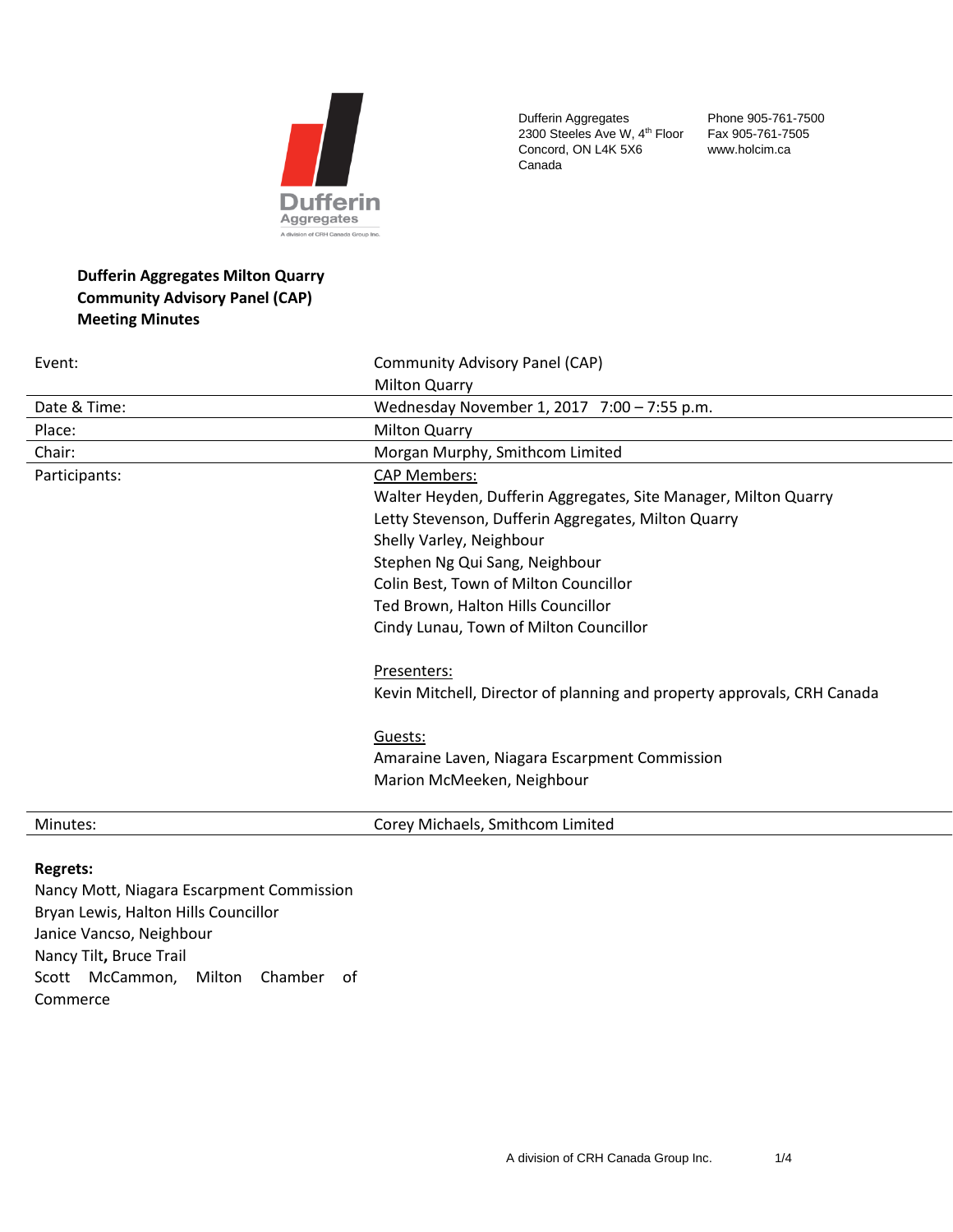## **Minutes**

**Morgan Murphy** calls the meeting to order. Meeting formally opened at 7:05 p.m.

**Morgan**: Introduced Amaraine Laven, attending the CAP meeting on behalf of the Niagara Escarpment Commission. First item of business is approval of the June 7, 2017 minutes.

#### **Review and approve June 7, 2017 Minutes**

- Walter Heyden motions approval of the **June 7, 2017** minutes
- Colin Best seconds the motion
- **June 7, 2017** CAP Meeting Minutes are approved

#### **2017 Operations Update – Walter Heyden**

**Walter:** Shared site map showing overburden removal in 2017, completed mid-August. There are three active areas of extraction. In the corner of North Quarry, extraction has stopped and not resume for a few years. In the west cell, most of the north wall has been extracted, but one small area remains. Ramp material was also removed in the middle of the summer. The most activity this year was in the East Cell. There is some extraction remaining on the upper bench over the next three weeks or so.

We are anticipating about 4 million tons of production this year, which is almost 1 million tons less than originally anticipated. We started blasting in January and will finish in the next 2-3 weeks. Shipping has been from 5:30 a.m. to 5 p.m. Monday and Friday, and Saturdays based on demand.

In the community this year, we built the remaining section of trail at Darling Home, completing the loop of their fully accessible trail. The project finished late June. We continued working with Halton Healthcare Services and the ready mix drum program, continue to sponsor local minor league sports teams, send kids to camp, participate in the United Way golf tournament, the Earth Day roadside clean up, and conduct over 30 school tours.

**Stephen:** When do you expect to start up operations next year?

**Walter:** We expect to begin production mid-March, 2018.

**Morgan:** Seeing no further questions, the next item on the agenda is an update from Kevin Mitchell on the Gap Plan.

#### **Gap Plan Update – Kevin Mitchell**

**Kevin:** To introduce myself, I am the director of planning and property approvals at CRH Canada. We handle CSR at sites, stakeholder relations, out of our office in Concord. It's my understanding there were some questions on the GAP plan from the previous meeting.

When the quarry originally started in 1962, the gap was a way to get the material to the processing plant, located below the escarpment. In 2006 when the quarry extension was approved, the cabinet decision included the requirement for Dufferin to submit a plan to screen the gap. Dufferin retained MacNaughton Hermson Brittion Clarkson planning to lead preparation of the plan. Goodban Ecological and Totten Sims Hubicki provided support.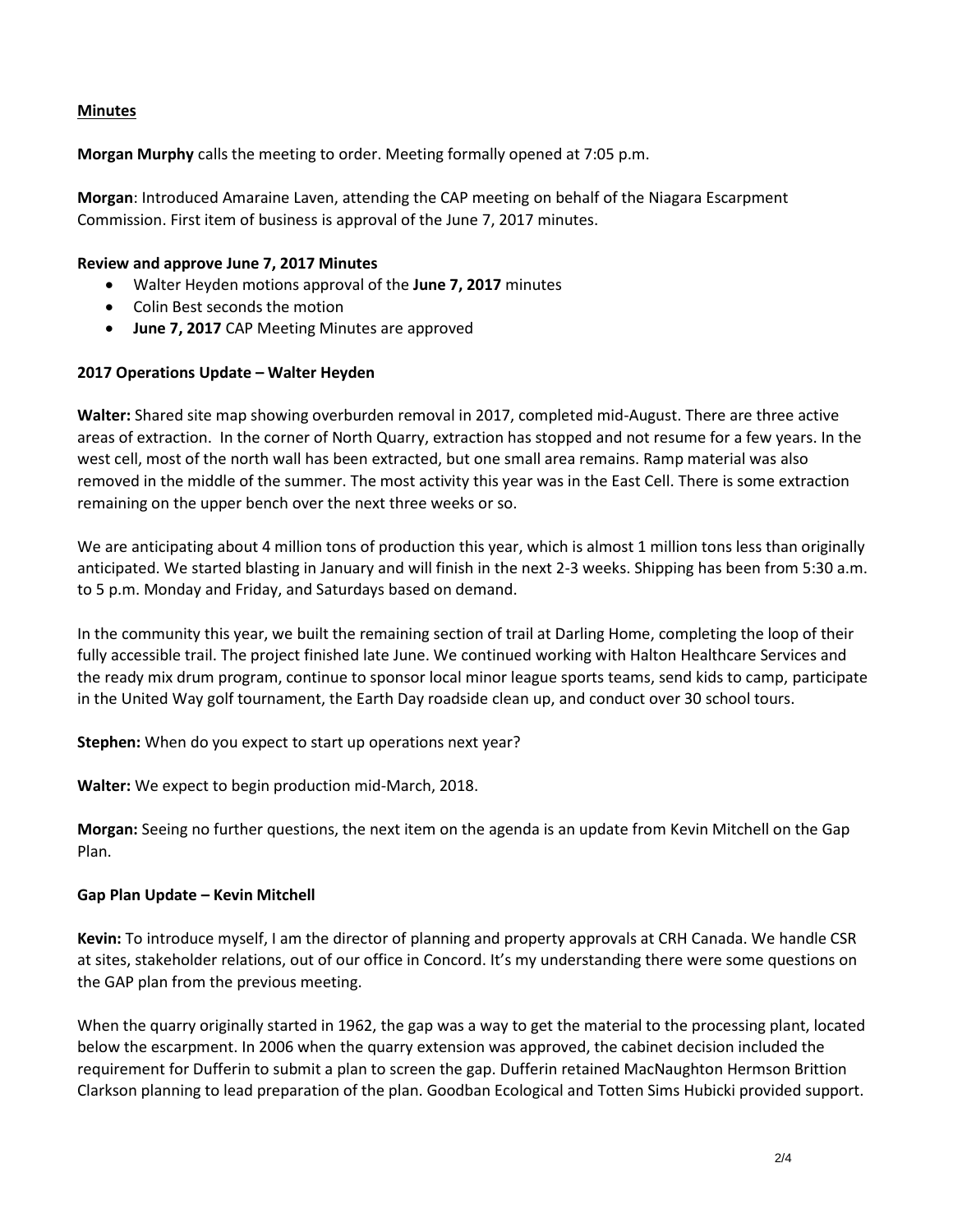A public meeting was mandated as part of the process. Dufferin formed a GAP Advisory Committee including councilors from both Halton Hills and Milton, citizens from both towns, staff from the NEC, Conservation Halton and the Region of Halton, Bruce Trail and MNRF.

Work on the plan began in February and ended in October 2007. Plan was completed and sent to the NEC.

Screening at the gap began in the late 1970s, with approximately 1,500 seedlings planted. There was a nearly 20 year freeze until more tree planting took place during the 1990s, including 2,500 seedlings and bigger trees greater than 1.5 m including white spruce and silver maple. In 2001, a gabion structure was built to increase the height the trees could grow.

Photo from 2003 – trees have covered the gabion baskets. In 2017, trees have grown further. A number of large trees were also planted in 2008 when we got serious about this plan. We also removed a number of invasive species that were planted in the 1970s and replaced them with large stock. The slope is now fully vegetated, and trees are maturing.

The short-term plan required all of these plantings – bigger trees, well maintained. The longer-term plan calls for a narrowing of the opening. It is still one of the only ways to access the site and will remain, otherwise we would be landlocked, so a smaller (10 meter wide) access road will remain. The emergency secondary haul route will be reforested.

**Stephen:** You've basically put a slope in front to hide the road? The pedestrian bridge will remain?

**Kevin:** Right – that's the long-term idea. The pedestrian bridge is part of the Bruce Trail and is inspected every year.

**Cindy:** Was the pedestrian bridge always a plan for the gap?

**Walter:** It was added in the late 90's – the Bruce Trail used to have to detour around the quarry, a 20km detour.

**Cindy:** It's my understanding when the cut was put in, there was quite the backlash – led by Ann McArthur, teacher at Halton high school. She was so frustrated, someone encouraged her to run for mayor and she became the first female mayor of Milton. As a result of that and her lobbying against the hydro line, we ended up with the creation of the Niagara escarpment commission, which she was one of the first members of.

**Kevin:** In 1962, there were no regulations. One of the first things the NEC did was initiate a prohibition on cutting in to the outer face.

**Morgan:** Thank you Kevin. The next item on the agenda is an update from Colin Best.

#### **Official Plan Review Update – Colin Best**

**Colin:** It is quite a lengthy document, we passed it last month at regional council. The official plan review is a three-year process with a significant communication roll out. There will be a lot of work looking into the environmental implications of the plan. The Places to Grow Act indicates Halton Region should grow by 220,000 people over the next 25 years. You'll be seeing a lot of notices and public meetings on the region website, local paper. We need to engage people and highlight the environmental and economic consequences. It's going to be an interesting process – you can see these reports at halton.ca.